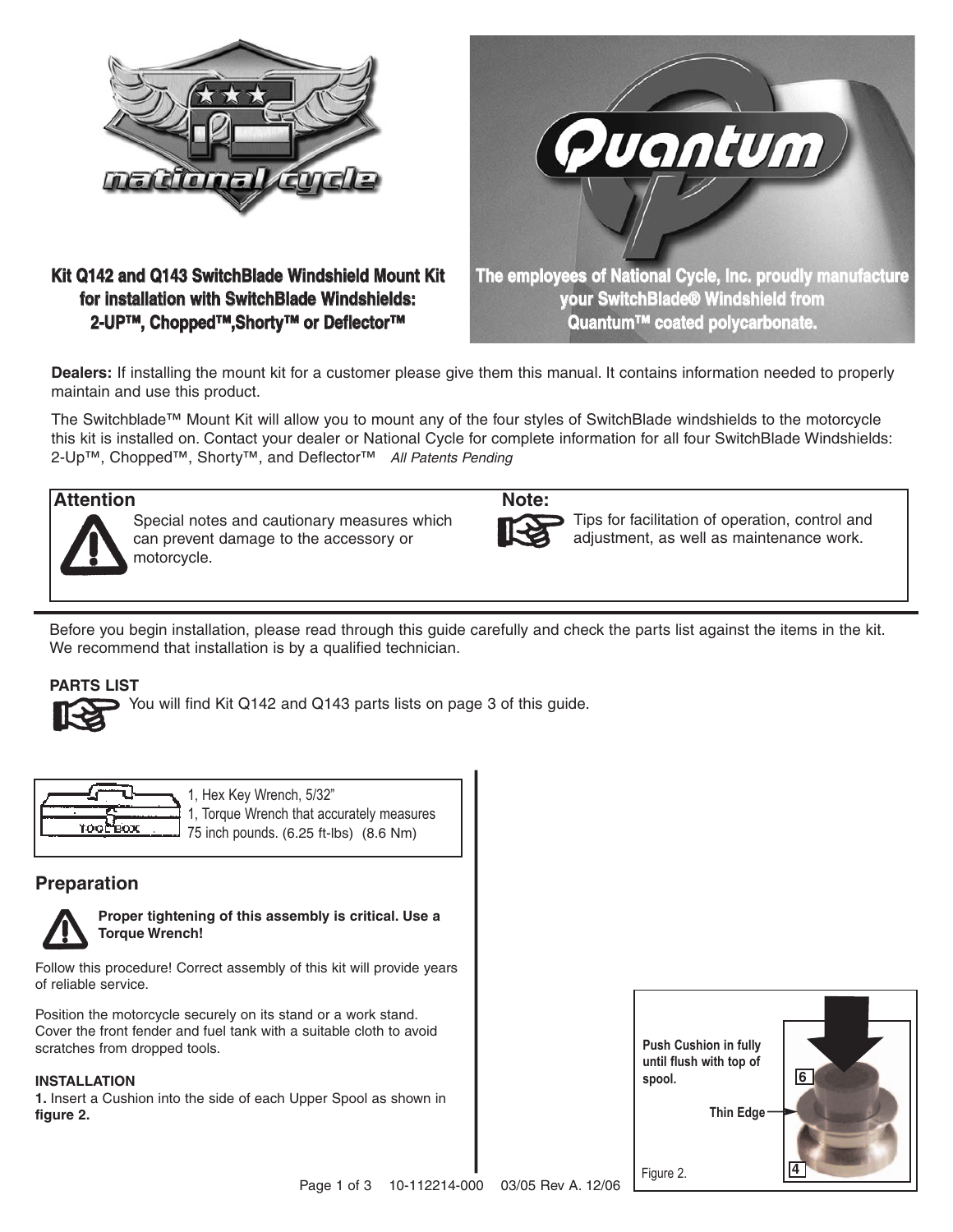#### **INSTALLATION ATTACH THE SPIDER TO THE FORK**

**1.** Using two hands carefully place two Clamp Straps (8) on the fork tube. Use caution not to scratch the fork.

**2.** Refer to **Note below figure 3** and Hook the Spider (9) to the lower Clamp Strap. **Figure 3.**

**3.** Install the upper Clamp Strap.

**4.** Position the Mounting Cup (1) onto the Spider Bracket so the studs protrude from the holes in the Mounting Cup. **Figure 1, Page 1.**

**5.** Place a Brass Washer (7) onto the top stud. **Figure 1.**

**6.** Push the large Upper Nut (2) into the large Upper Spool (4) so the **thin side** of the spool is near the head of the Upper Nut. **Figure 1.**

**7.** Start the Upper Nut/Spool onto the upper stud. **(5/32"Hex Key)**

**8.** Assemble the Lower Spool (5) and Lower Nut (3) so the **thin side** of the Spool is near the head of the Lower Nut.

**9.** Start the Lower Nut/Spool onto the lower stud. **(5/32" Hex Key)**

**10.** Repeat steps 1 through 9 on the other fork.

#### **ALIGN SWITCHBLADE MOUNT ASSEMBLY**

**11.** Adjust bottom edge of Mount Cup to be 1/4" (6.4mm) from the lower triple clamp. **See Figure 4.**



Depending on the motorcycle this may vary. Adjust clamp assembly so the shield clears the headlight when you install or remove the windshield.

**12.** Adjust both Mounting Cups front to rear so they are in line across the forks.

**Misalignment can cause damage to fuel tank and will cause the system to not work properly. Check alignment carefully. Turn the fork carefully to the stops. Make sure the gap between the Spools and the fuel tank are the same on both sides.** .

**13.** Tighten the Nuts to 75 INCH POUNDS (8.6 Nm) (6.25 ft-lbs). **Figure 5. (Torque Wrench, 5/32" Hex Wrench.)** 



This assembly will not "feel" like tightening a normal nut and bolt. Tightening from 25 in-lbs to 50 in-lbs will take at least one full turn.

**14. To install the windshield** refer to the booklet packaged with the SwitchBlade windshield. Install the shield. Make sure all components line up.









Engage the inside of the strap to the spider. Be sure spider hook is fully and correctly seated into the slot.

- **a.** The technique requires you to keep the hook of the spider correctly engaged in the slot. To do this, apply pressure on the inside engaged strap with your index finger while lifting the spider slightly with your middle finger.
- **b.** Engage strap to hook of spider on outside. Push and stretch with your thumbs, don't let the inside hook/slot become loose.